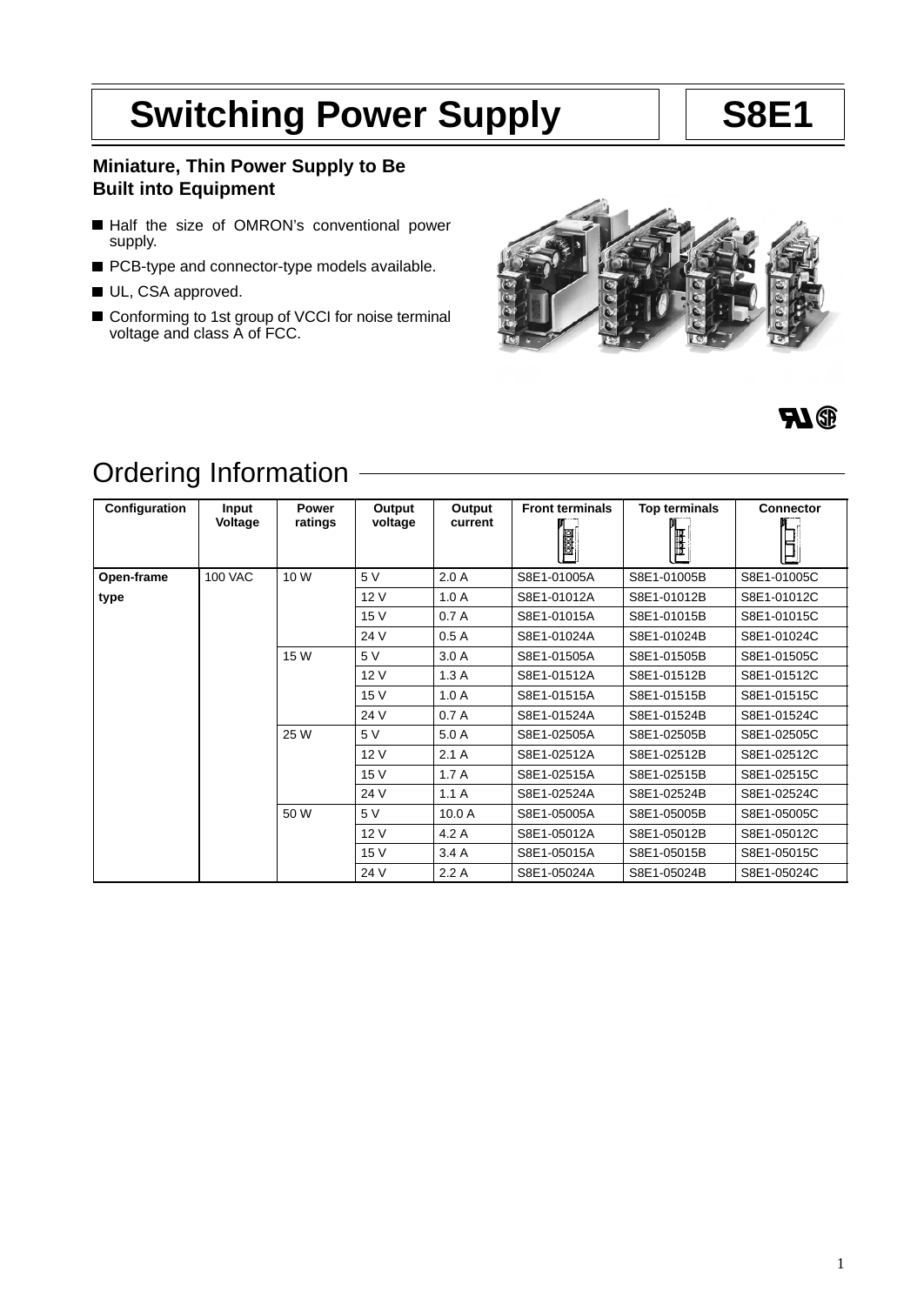|  | ×<br>٧<br>۰,<br>× |  |
|--|-------------------|--|
|--|-------------------|--|

| Configuration | Input<br>Voltage | Power<br>ratings | Output<br>voltage | Output<br>current | <b>Front terminals</b> | <b>Top terminals</b> | <b>Connector</b> |
|---------------|------------------|------------------|-------------------|-------------------|------------------------|----------------------|------------------|
| Covered-type  | <b>100 VAC</b>   | 10 W             | 5V                | 2.0A              | S8E1-01005D            | S8E1-01005E          | S8E1-01005F      |
|               |                  |                  | 12 V              | 1.0A              | S8E1-01012D            | S8E1-01012E          | S8E1-01012F      |
|               |                  |                  | 15 V              | 0.7A              | S8E1-01015D            | S8E1-01015E          | S8E1-01015F      |
|               |                  |                  | 24 V              | 0.5A              | S8E1-01024D            | S8E1-01024E          | S8E1-01024F      |
|               |                  | 15 W             | 5 V               | 3.0 A             | S8E1-01505D            | S8E1-01505E          | S8E1-01505F      |
|               |                  |                  | 12V               | 1.3A              | S8E1-01512D            | S8E1-01512E          | S8E1-01512F      |
|               |                  |                  | 15 V              | 1.0A              | S8E1-01515D            | S8E1-01515E          | S8E1-01515F      |
|               |                  |                  | 24 V              | 0.7A              | S8E1-01524D            | S8E1-01524E          | S8E1-01524F      |
|               |                  | 25 W             | 5V                | 5.0A              | S8E1-02505D            | S8E1-02505E          | S8E1-02505F      |
|               |                  |                  | 12 V              | 2.1A              | S8E1-02512D            | S8E1-02512E          | S8E1-02512F      |
|               |                  |                  | 15 V              | 1.7A              | S8E1-02515D            | S8E1-02515E          | S8E1-02515F      |
|               |                  |                  | 24 V              | 1.1A              | S8E1-02524D            | S8E1-02524E          | S8E1-02524F      |
|               |                  | 50 W             | 5V                | 10.0A             | S8E1-05005D            | S8E1-05005E          | S8E1-05005F      |
|               |                  |                  | 12V               | 4.2A              | S8E1-05012D            | S8E1-05012E          | S8E1-05012F      |
|               |                  |                  | 15 V              | 3.4A              | S8E1-05015D            | S8E1-05015E          | S8E1-05015F      |
|               |                  |                  | 24 V              | 2.2A              | S8E1-05024D            | S8E1-05024E          | S8E1-05024F      |
| PCB-type      |                  | 10 W             | 5V                | 2.0A              | $\overline{a}$         | S8E1-01005G          | S8E1-01005H      |
|               |                  |                  | 12V               | 1.0A              |                        | S8E1-01012G          | S8E1-01012H      |
|               |                  |                  | 15 V              | 0.7A              |                        | S8E1-01015G          | S8E1-01015H      |
|               |                  |                  | 24 V              | 0.5A              |                        | S8E1-01024G          | S8E1-01024H      |
|               |                  | 15 W             | 5 V               | 3.0A              | ---                    | S8E1-01505G          | S8E1-01505H      |
|               |                  |                  | 12 V              | 1.3A              |                        | S8E1-01512G          | S8E1-01512H      |
|               |                  |                  | 15 V              | 1.0A              |                        | S8E1-01515G          | S8E1-01515H      |
|               |                  |                  | 24 V              | 0.7A              |                        | S8E1-01524G          | S8E1-01524H      |
|               |                  | 25 W             | 5 V               | 5.0 A             | $\overline{a}$         | S8E1-02505G          | S8E1-02505H      |
|               |                  |                  | 12V               | 2.1A              |                        | S8E1-02512G          | S8E1-02512H      |
|               |                  |                  | 15 V              | 1.7A              |                        | S8E1-02515G          | S8E1-02515H      |
|               |                  |                  | 24 V              | 1.1A              |                        | S8E1-02524G          | S8E1-02524H      |
|               |                  | 50 W             | 5V                | 10.0 A            | $---$                  | S8E1-05005G          | S8E1-05005H      |
|               |                  |                  | 12 V              | 4.2A              |                        | S8E1-05012G          | S8E1-05012H      |
|               |                  |                  | 15 V              | 3.4A              |                        | S8E1-05015G          | S8E1-05015H      |
|               |                  |                  | 24 V              | 2.2A              |                        | S8E1-05024G          | S8E1-05024H      |

## **Model Number Legend:**



# **2. Output Voltage**

05: 5 V 12: 12 V 15: 15 V 24: 24 V

- **3. Configuration**
	- A: Open-frame type, front terminals
	- B: Open-frame type, top terminals
	- C: Open-frame type, connector
- D: Covered-type, front terminals
- E: Covered-type, top terminals
- F: Covered-type, connector
- G: PCB-type, top terminals H: PCB-type, connector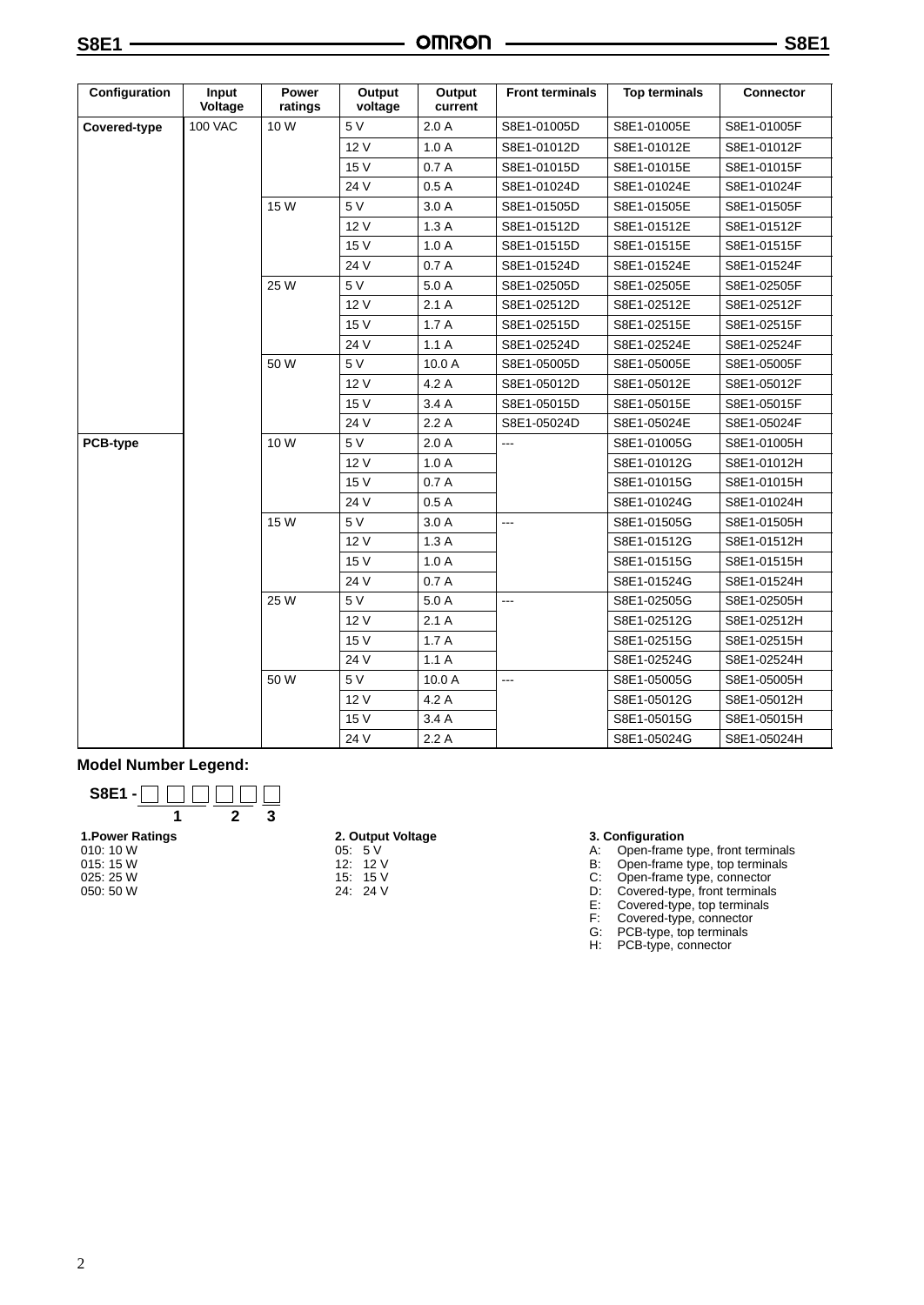# Specifications **CONSERVICES**

# **Ratings/Characteristics**

|                                                 | <b>Item</b>                            | <b>Power ratings</b>                                                                                                                |                                                 |            |            |  |  |  |
|-------------------------------------------------|----------------------------------------|-------------------------------------------------------------------------------------------------------------------------------------|-------------------------------------------------|------------|------------|--|--|--|
|                                                 |                                        | 10 W                                                                                                                                | 15 W                                            | 25 W       | 50 W       |  |  |  |
| <b>Efficiency (typical)</b>                     |                                        | 73% to 83% (depends on the model)                                                                                                   |                                                 |            |            |  |  |  |
| Input<br>Voltage                                |                                        | 100 VAC (85 to 132 V)                                                                                                               |                                                 |            |            |  |  |  |
|                                                 | Frequency                              | 47 to 450 Hz                                                                                                                        |                                                 |            |            |  |  |  |
|                                                 | Current (with rated I/O)               | $0.4A$ max.                                                                                                                         | $0.5A$ max.                                     | 0.7 A max. | 1.4 A max. |  |  |  |
|                                                 | Leakage current (with rated I/O)       | $0.5$ mA max.                                                                                                                       |                                                 |            |            |  |  |  |
|                                                 | Inrush current (with rated I/O)        | 25 A max. (at 25 °C)                                                                                                                |                                                 |            |            |  |  |  |
|                                                 | <b>Noise filter</b>                    | Yes                                                                                                                                 |                                                 |            |            |  |  |  |
| Output                                          | Voltage adjustment range               |                                                                                                                                     | ±5% (adjustable with variable resistor (V.ADJ)) |            |            |  |  |  |
|                                                 | Ripple                                 | 2% (p-p) max.                                                                                                                       |                                                 |            |            |  |  |  |
|                                                 | Input variation influence              |                                                                                                                                     | 0.4% max. (at 85 to 132 VAC input, 100% load)   |            |            |  |  |  |
|                                                 | <b>Load variation influence</b>        |                                                                                                                                     | 0.8% max. (with rated input, 10% to 100% load)  |            |            |  |  |  |
|                                                 | <b>Temperature variation influence</b> |                                                                                                                                     | 0.05%/°C max. (with rated input and output)     |            |            |  |  |  |
| <b>Rise time</b>                                |                                        | $100$ ms max.<br>300 ms max.                                                                                                        |                                                 |            |            |  |  |  |
| <b>Hold time</b>                                |                                        | $20$ ms min.                                                                                                                        |                                                 |            |            |  |  |  |
| <b>Additional</b><br><b>Overload protection</b> |                                        | 105% min. of rated load current (typical), inverted L drop type, automatic reset                                                    |                                                 |            |            |  |  |  |
| function<br>Overvoltage protection              |                                        | Yes (5-V output models only)                                                                                                        |                                                 |            |            |  |  |  |
| Other<br><b>Ambient temperature</b>             |                                        | Operating: See the derating curve in the "Engineering Data" section.<br>Storage: -25°C to 65°C                                      |                                                 |            |            |  |  |  |
| <b>Ambient humidity</b>                         |                                        | Operating: 25% to 85%<br>Storage: 20% to 90%                                                                                        |                                                 |            |            |  |  |  |
| <b>Dielectric strength</b>                      |                                        | 2,000 VAC, 50/60 Hz for 1 min (between all inputs and outputs/GR terminal)                                                          |                                                 |            |            |  |  |  |
| <b>Insulation resistance</b>                    |                                        | 100 $\text{M}\Omega$ min. at 500 VDC (between all outputs and inputs/GR terminal)                                                   |                                                 |            |            |  |  |  |
| <b>Vibration resistance</b>                     |                                        | Malfunction: 10 to 55 Hz, 0.75-mm double amplitude (44.1 m/s <sup>2</sup> , approx. 4.5G) for<br>2 h each in X, Y, and Z directions |                                                 |            |            |  |  |  |
| <b>Shock resistance</b>                         |                                        | Malfunction: 294 m/s <sup>2</sup> (30G), 3 times each in $\pm X$ , $\pm Y$ , and $\pm Z$ directions                                 |                                                 |            |            |  |  |  |
|                                                 | <b>Output indicator</b>                |                                                                                                                                     | Yes (green)                                     |            |            |  |  |  |
| Electromagnetic interference                    |                                        | Conforms to FCC class A standards and 1st group of VCCI                                                                             |                                                 |            |            |  |  |  |
|                                                 | <b>Approved standards</b>              |                                                                                                                                     | UL 1950 D3, CSA E.B.1402C                       |            |            |  |  |  |
|                                                 | Life expectancy                        | 8 yrs. min. (40°C at the rated input with a 50% load)                                                                               |                                                 |            |            |  |  |  |
|                                                 | Weight (covered-type)                  | 200 g max.                                                                                                                          | 240 g max.                                      | 320 g max. | 440 g max. |  |  |  |

**Note:** Ratings and characteristics are defined at the power supply output terminals.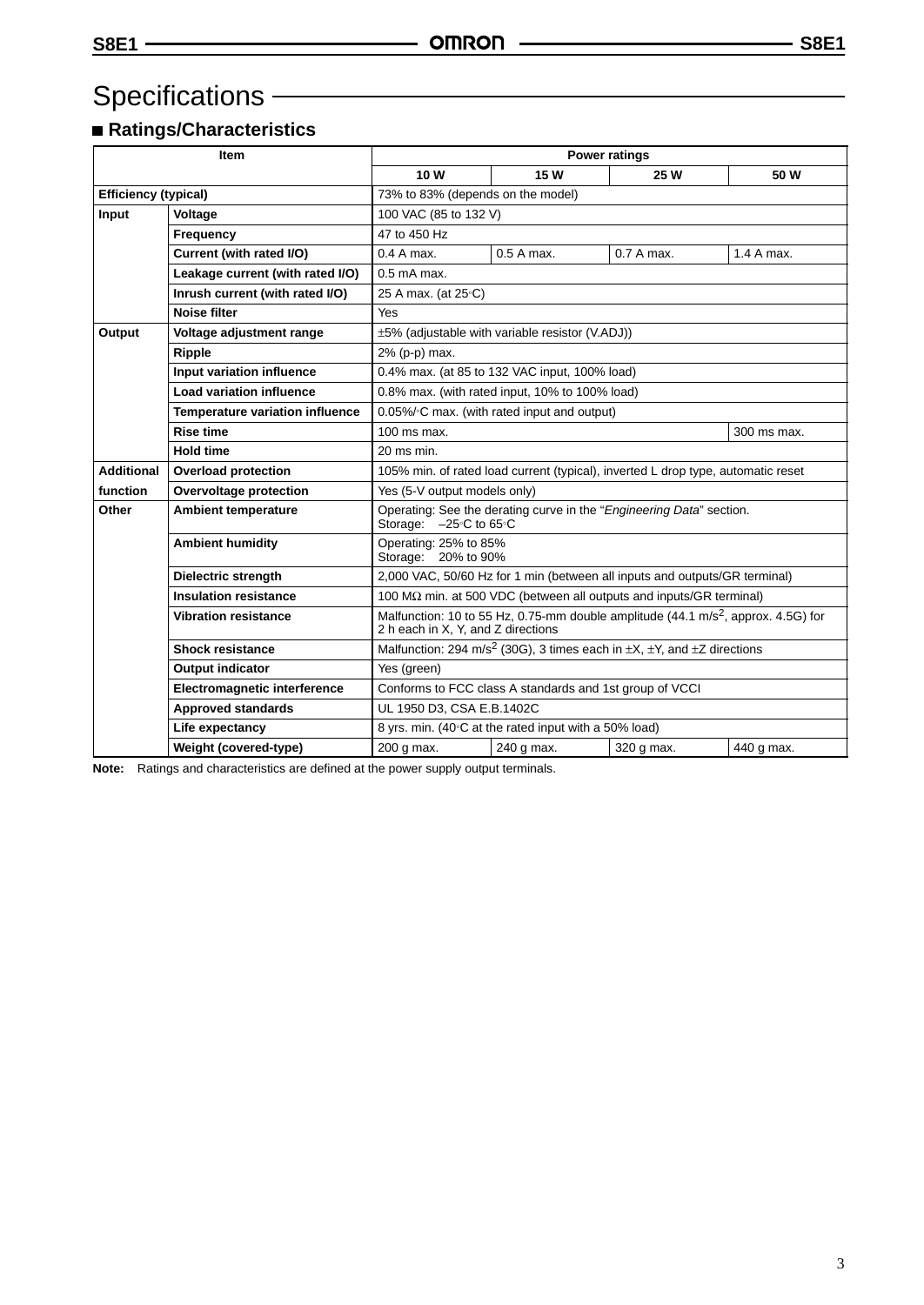# Engineering Data

# $\blacksquare$  **Derating Curve**



# **Overload Protection**



# ■ Overvoltage Protection (5-V Output **Models Only)**

Models with a power rating of 10 or 15 W incorporate a Zener diode clamp circuit. If the protection circuit is triggered, contact your OM-RON representative for repairs.

Models with a power rating of 25 or 50 W incorporate a shut-off circuit. If the protection circuit is triggered, turn off the input power and leave the Switching Power Supply off for at least one minute before turning it on again.

 **Inrush Current, Rise Time, Hold Time**

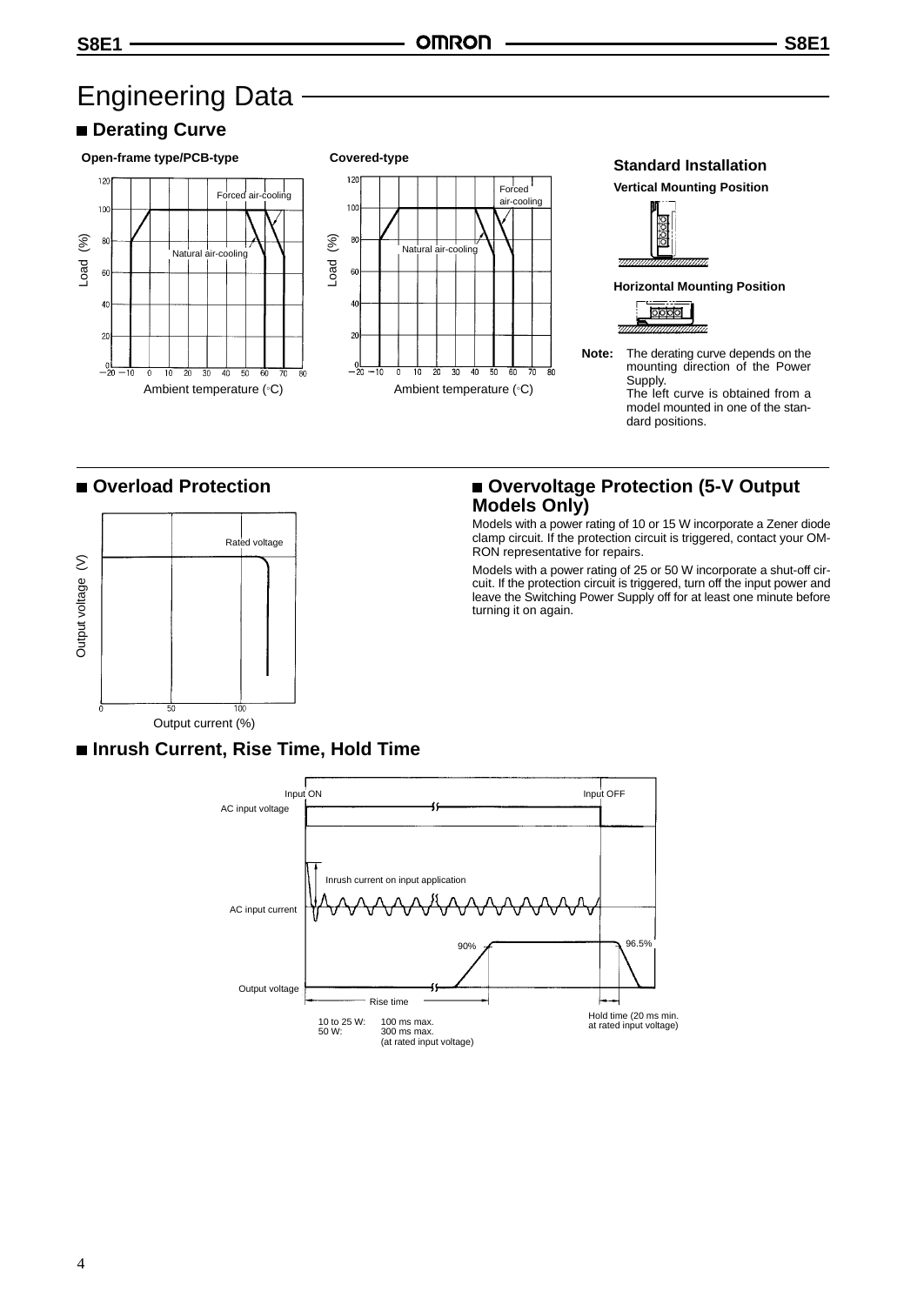

**Note:** Only the S8E1 with an output of 5 V incorporates an overvoltage protection circuit.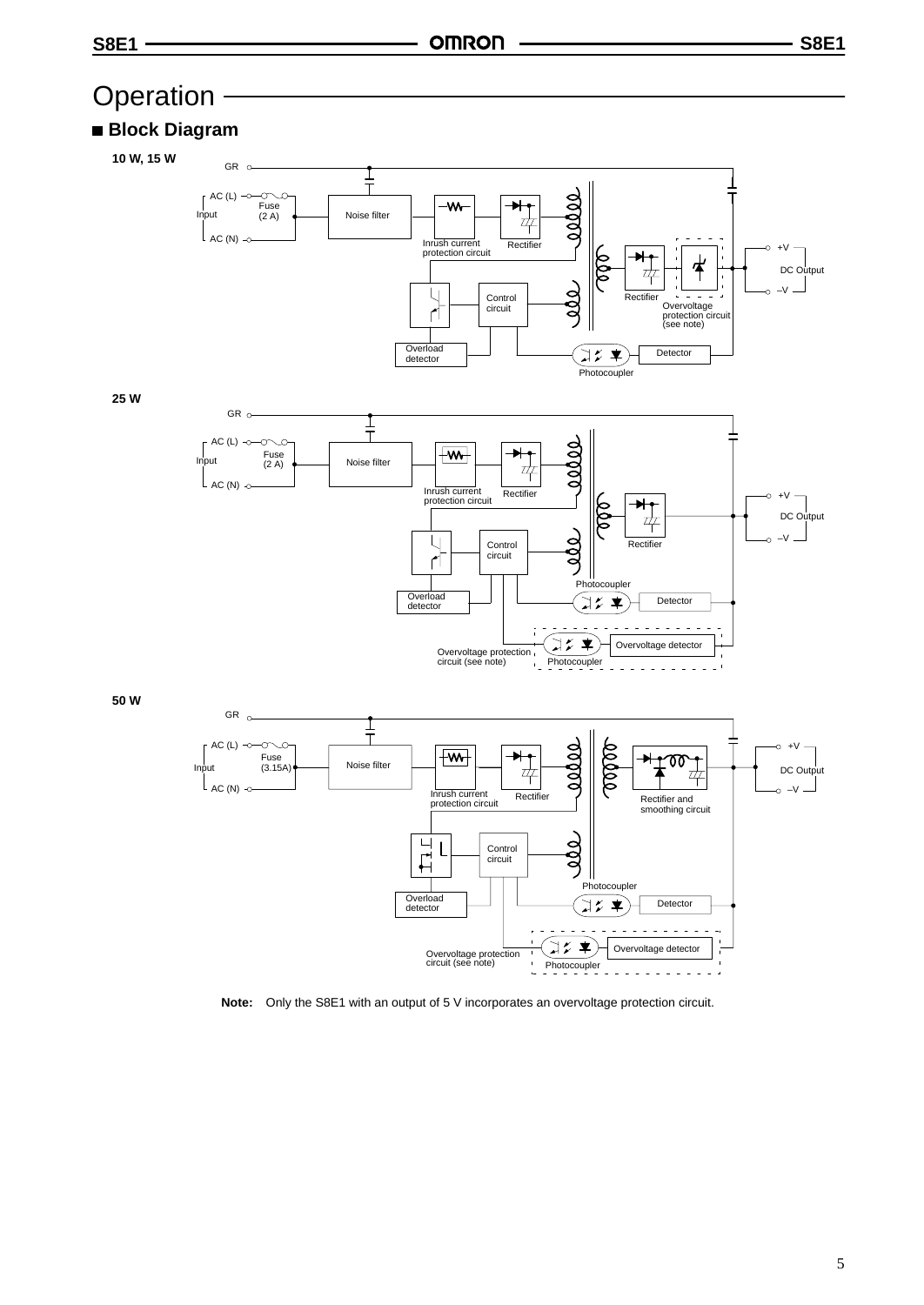# **Dimensions**

- **Note:** 1. All units are in millimeters unless otherwise indicated.
	- 2. The thickness of the circuit board is 1.6 mm.

## **10 W**

# **Open-frame Type/Covered-type PCB-type**



### 8.2 9.5 6 max. 84±0.5  $5\pm0.5$   $+$   $74\pm0.5$   $5\pm0.5$  $58\pm0.5$ <br> $67\pm0.5$ Four, M3 terminal screws Four, 3.5 dia. mounting holes 0.8 (thickness of GR bracket)  $\sqrt{23}$  max. (exterior of model) 3 max. (length of lead leg)

### **15 W**

### **Open-frame Type/Covered-type PCB-type**





### **25 W**



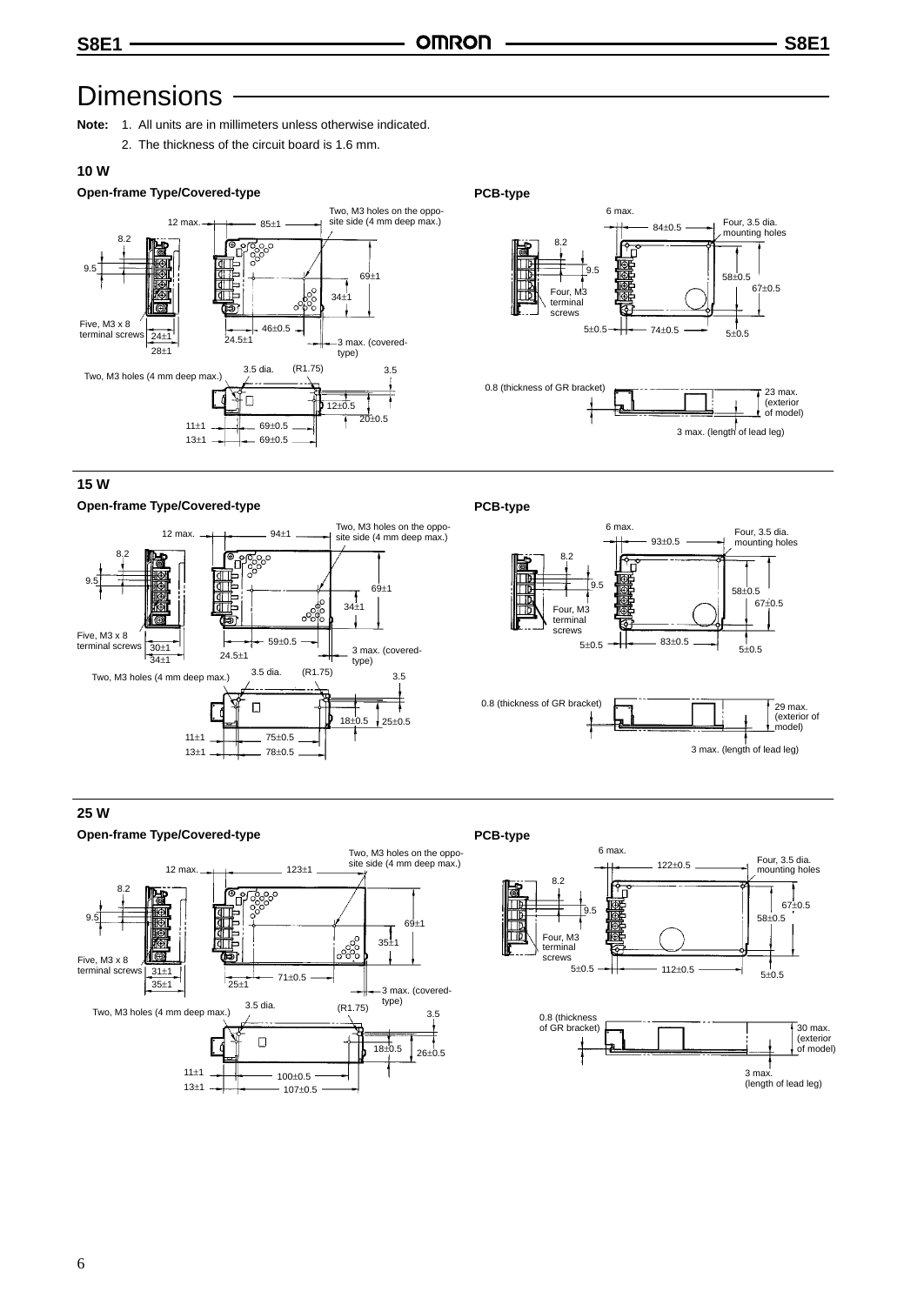## **50 W**

### **Open-frame Type/Covered-type**

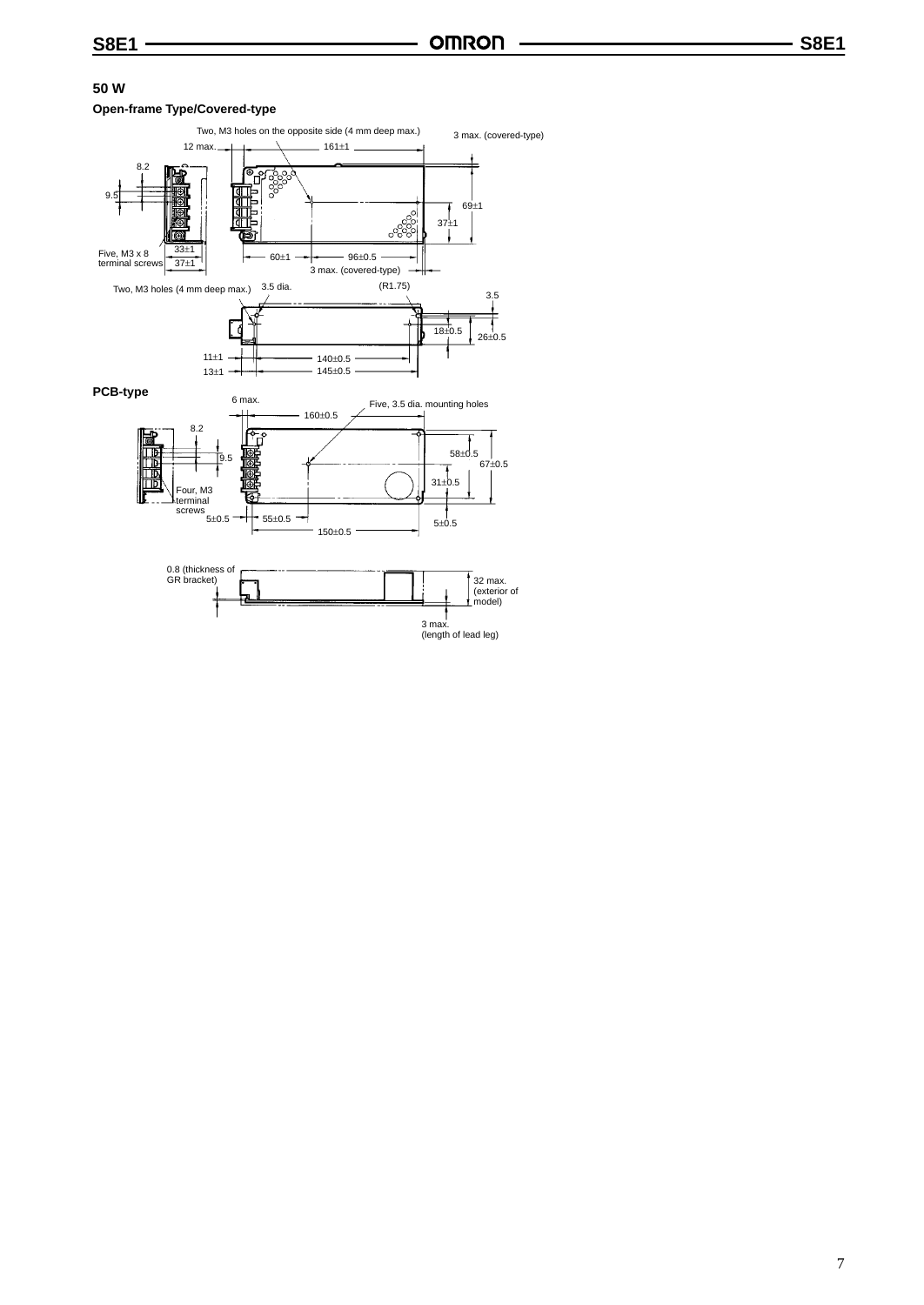# **Accessories**

# **Track Mounting Bracket (Order Separately)**

| Item                   | S82Y-01N                                                                                                                  | S82Y-03N                                                              | <b>S82Y-10N</b> |
|------------------------|---------------------------------------------------------------------------------------------------------------------------|-----------------------------------------------------------------------|-----------------|
| Applicable supply unit | S8E1-010000<br>S8E1-□15□□□                                                                                                | S8E1-□25□□□                                                           | S8E1-050000     |
| <b>Dimensions</b>      | Power Supply<br><b>Bracket</b><br>.। <sup>@न</sup> ्०००<br>PFP-100N or<br>PFP-100N2<br>ೢೲೢಁ<br>ೲೲ<br>-------------------- | Two, 4.5-dia holes<br>ιΘ⊦<br>ó<br>DIN track<br>10<br>∣∩<br>47<br>— 58 | 104<br>47       |
| <b>Dimensions: L1</b>  | 113 mm                                                                                                                    | 143 mm                                                                | 185 mm          |
| L <sub>2</sub>         | 114.8 mm                                                                                                                  | 144.8 mm                                                              | 186.8 mm        |

### **Mounting Track (Order Separately) PFP-100N2**

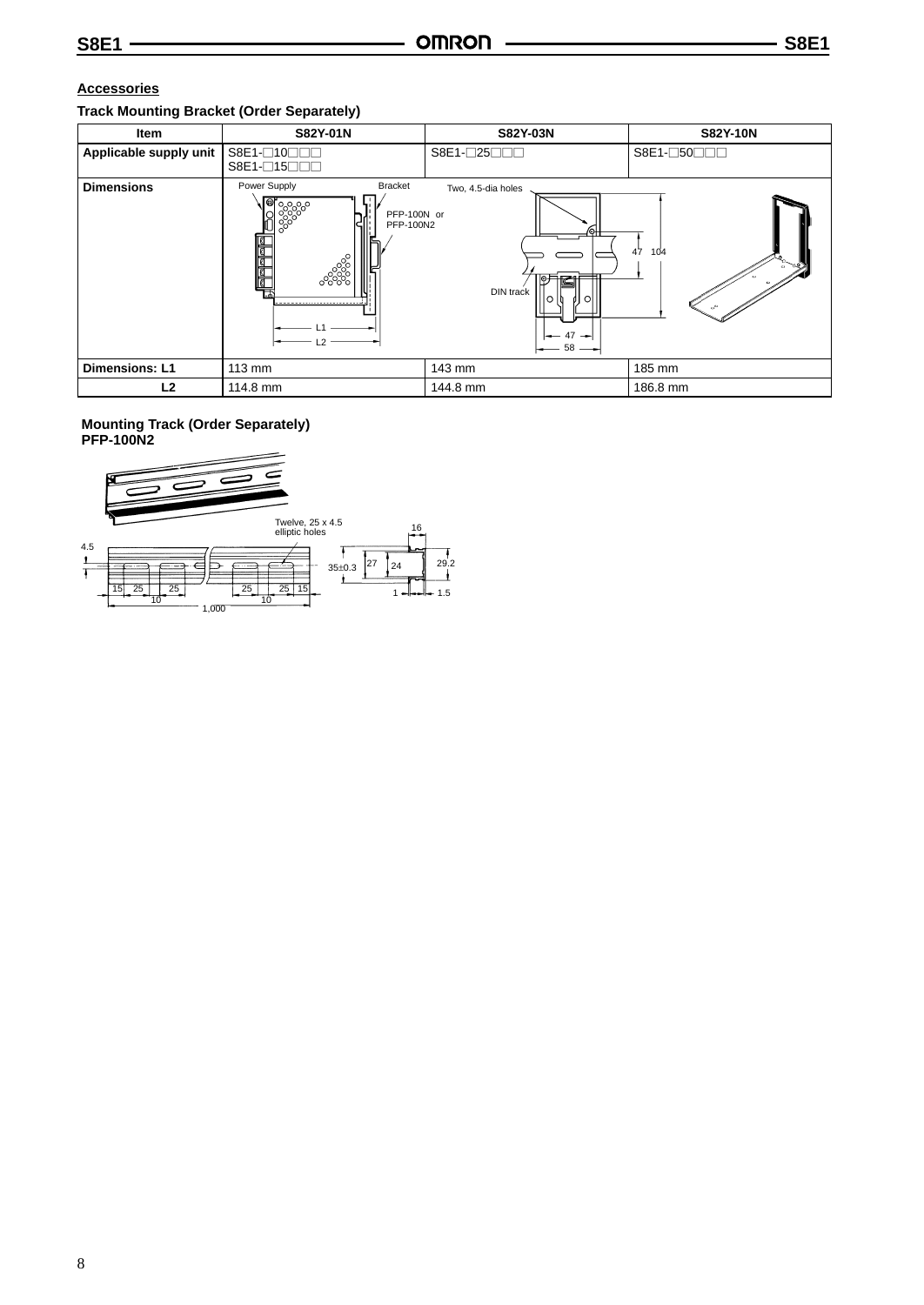# Installation

### **Terminal Model Connector Model**



- 1. **DC Output Terminals:** Connect the load lines to these terminals.
- 2. **Input Terminals:** Connect the input lines to these terminals.
- **Note**: A fuse is inserted into the AC (L) side.
- 3. **Ground Terminals:** Connect a ground line to this terminal.
- 4. **Output LED Indicator:** Lights while a Direct Current (DC) output is ON.
- 5. **V.ADJ Adjuster:** It is possible to increase or decrease the output voltage by 5%.
- 6. **NC Terminals:** Leave unconnected.

### **Connectors (Made by Molex)**

| Connector | <b>Connector on the PCB side</b> | Housing          | Terminal      |  |
|-----------|----------------------------------|------------------|---------------|--|
| Input     | 5277-04A-RE (red)                | 5196-04-RE (red) | Three 5194T's |  |
| Output    | 5281-04A (white)                 | 5197-04 (white)  | Four 5194T's  |  |

**Note:** Two housings (red and white) and eight terminals (one as a spare) are provided with the Unit (S8E1).

Use the JHTR5904 (made by Molex) as a tool for crimping the terminals. The current flow for each terminal must be 7 A maximum.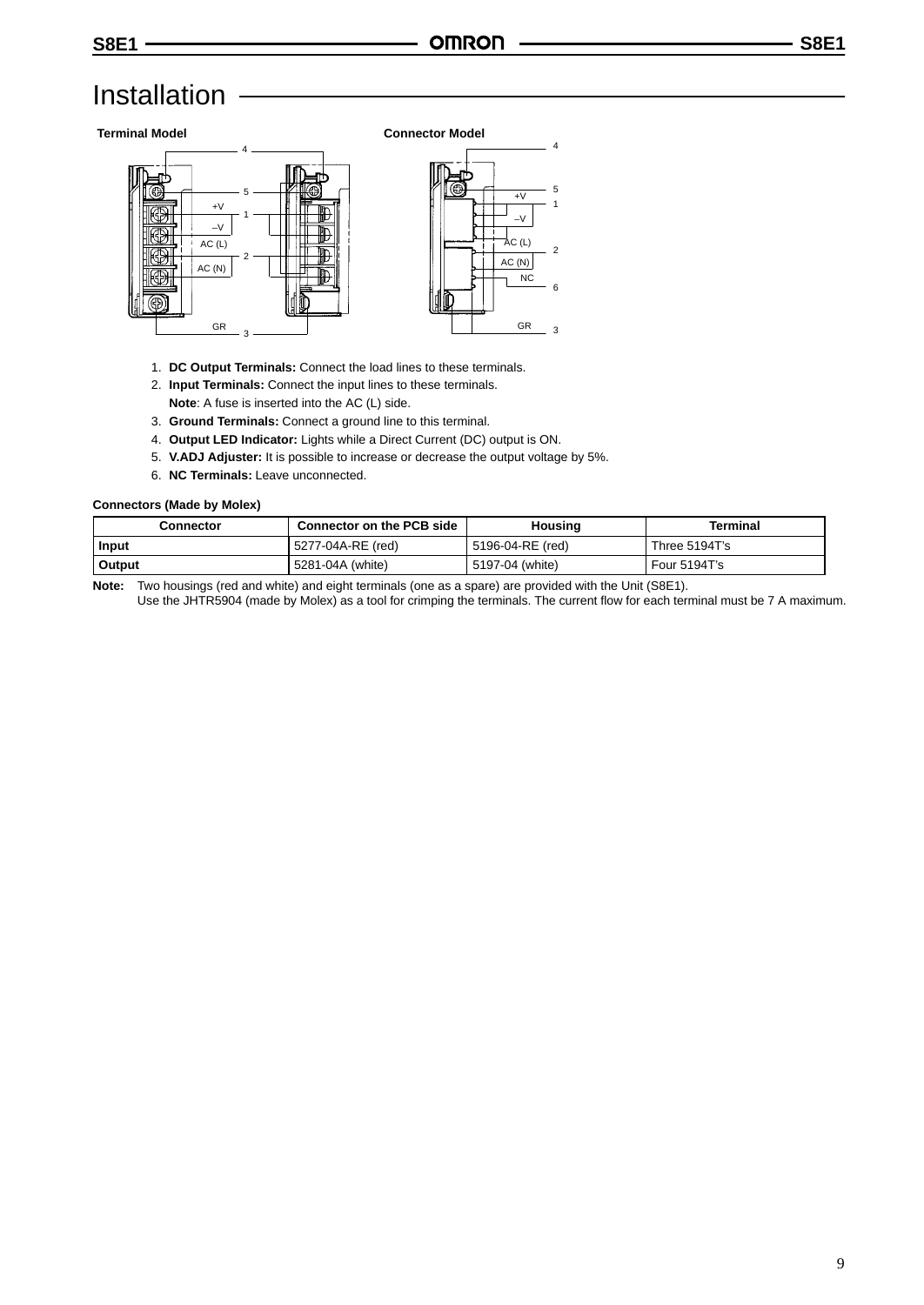# **Precautions**

## **Mounting**

To improve and maintain the reliability of the Power Supply over a long period of time, adequate consideration must be given to heat radiation.

The Power Supply is designed to radiate heat by means of natural air-flow. Therefore, mount the Power Supply so that air flow takes place around the Power Supply.

When mounting the Power Supply, mounting it to a metal plate is recommended.

When mounting two or more Power Supplies side-by-side, allow at least 15 mm spacing between them, as shown in the following illustration.

Forced air-cooling is recommended.



# **Open-frame Type and Covered-type**

- (A) Side mounting
- (B) Bottom mounting (secured with screws from the inside of the Switching Power Supply)
- **Note:** This method is not possible with the covered-type.
- (C) Bottom mounting (secured with screws from the back of the Switching Power Supply)



### **PCB-type**

Leave a space between the PCB and the mounting panel for insulation.



**Note:** The diameter of the spacer must be 9 mm max. and the length must be 6 mm min. Use a M3 screw with a washer to secure the spacer and the circuit board unit, in which case the diameter of the M3 screw head and that of the washer must both be 6 mm max.

## **Generating Output Voltage (**±**)**

An output of  $\pm$  can be generated by using two Power Supplies as shown below, because the Power Supply produces a floating output.

If operation amplifiers as loads are connected in series, connect a diode between the positive and negative output terminals of each Switching Power Supplies as shown in the illustration below. Consult your OMRON representative for the specifications of the diode. No diode is necessary for models with power ratings of 50 W.



### **Series Operation**

Only models with power ratings of 50 W allow series operation.

## **Parallel Operation**

The output of two S8E1 cannot be combined in parallel.